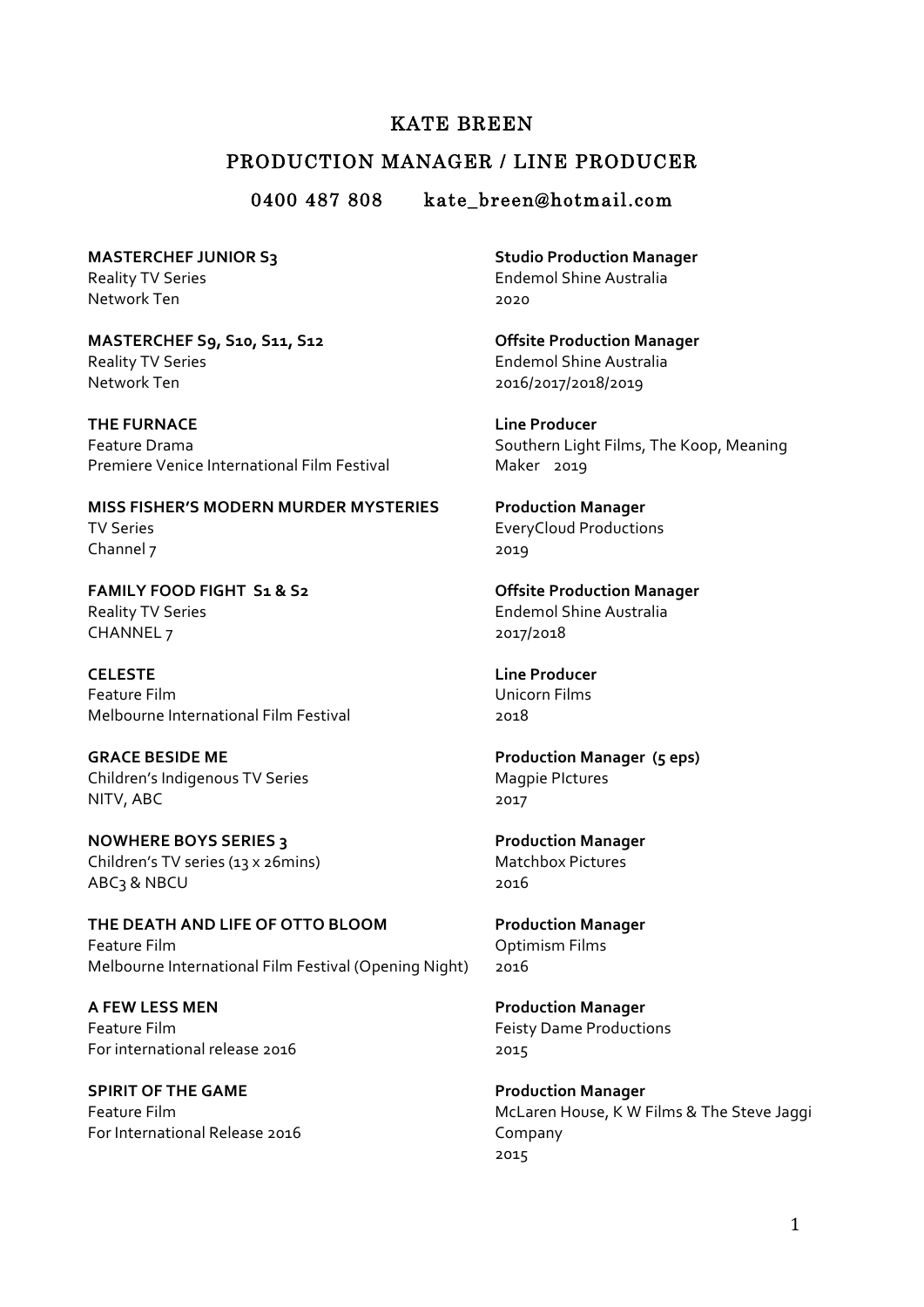**LOOKING FOR GRACE Post Production Supervisor** Venice Film Festival 2015 (In Competition) 2015

3 x 1 hr TV series **State Community** Genepool Productions / CJZ PBS & SBS 2014/2015

THE DIPLOMAT, THE ARTIST AND THE SUIT - THE Production Manager **STORY OF DENTON CORKER MARSHALL Renegade Films** 1 hr Documentary for ABC 2015

**DAZZLE – THE HIDDEN STORY OF CAMOUFLAGE Archival Licensing** 1 hr Documentary **18 and 1** Jonnie & Kate Films and Renegade Films  $\triangle$ BC 2015

**MOTHER WITH A GUN Production Manager** Feature documentary (America / Australia) Unicorn Films

**THE VAGINA DIARIES PRODUCER** 30 min Documentary **No. 1988** Unicorn Films  $\triangle$ BC 2013

**AIM HIGH IN CREATION Production Manager / Post Supervisor** Feature Documentary (North Korea/Australia) Unicorn Films  $\mathsf{ABC}$  2013

**SOUNDS LIKE HOME Production Manager**  $\triangle$ BC 2014

**DR SARMAST'S MUSIC SCHOOL Production Manager / Post Supervisor** Feature Documentary & 2 x 30 mins Circe Films ABC & Aljazeera Television, Nominated Best Documentary Sydney Film Festival 2012 Shot in Afghanistan / Australia

**THE TRIANGLE WARS Production Manager / Post Supervisor** Feature Documentary **Circe** Films Winner Best Documentary Antenna Intl Film Festival 2011

**ROLLERBOY Production Manager / Post Supervisor** Feature Documentary **Circe Films** Nominated Best Documentary Sydney Film Festival 2011

Feature Film **Fundal** Controller Controller Controller Unicorn Films, Gecko Films & Taylor Media

**URANIUM – TWISTING THE DRAGON'S TAIL Archival Licensing & Production Coordinator** 

**TURKEY SHOOT Production Manager / Post Supervisor** Feature Film **Film Community** Contract Community Contract Unicorn Films & FG Film Productions 2014

2016

30 min Documentary **No. 20 minumentary** Unicorn Films & Anemon Productions

2012